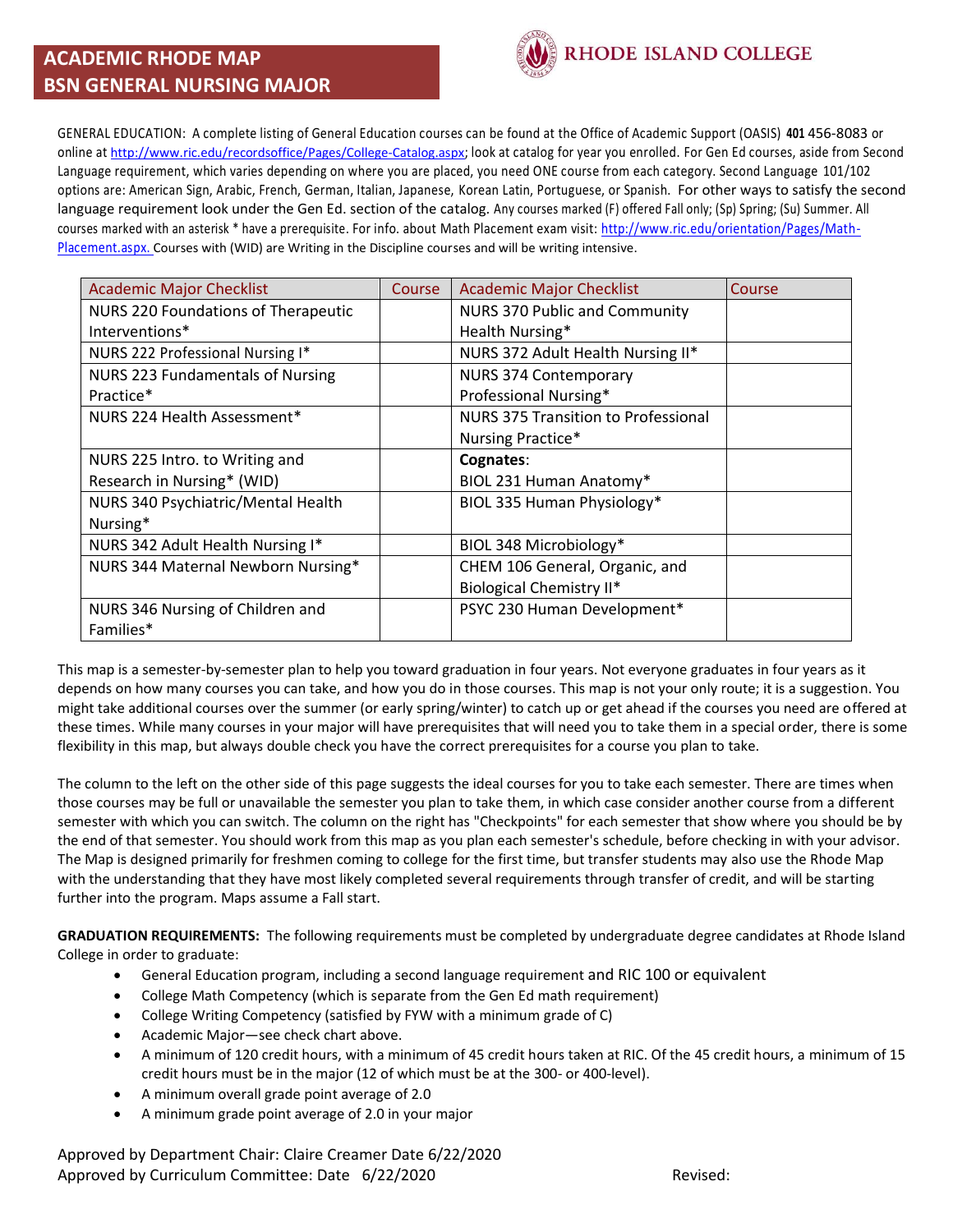## **ACADEMIC RHODE MAP BSN GENERAL NURSING MAJOR**



| <b>SEMESTER 1</b>                            | <b>CR</b> | SEMESTER 1 CHECKPOINTS √                                            |
|----------------------------------------------|-----------|---------------------------------------------------------------------|
| First Year Writing (FYW 100) or First Year   | 4         | FYW 100P is a 6 credit option. To decide which FYW to<br>□          |
| Seminar (FYS 100).                           |           | take, check the Directed Self-Placement test at                     |
|                                              |           | http://www.ric.edu/firstyearwriting/Pages/default.aspx              |
| RIC 100 Introduction to Rhode Island College | 1         | Exempt if taking COLL 101, COLL 150, or HONR 150<br>□               |
| PSYC 110 Intro to Psychology (Gen Ed SB)     | 4         | GE-Social and Behavioral Science completed<br>□                     |
| CHEM 105 General, Organic, and Biological    | 4         | GE-Natural Science completed<br>□                                   |
| Chemistry I* (Gen Ed NS)                     |           | Must complete Math placement or Math competency based<br>$\Box$     |
|                                              |           | on SAT at Admission prior to registering for this course            |
| <b>BIOL 108 Basic Principles of Biology</b>  | 4         | Must complete Math placement or Math competency based<br>□          |
|                                              |           | on SAT at Admission prior to registering for this course            |
|                                              |           | Aim for minimum of 16 earned credits<br>П                           |
| Requirements and GPA                         |           | Minimum of 3.0 GPA<br>П                                             |
| # CREDITS EARNED                             | 17        | Meet with advisor prior to registration for next semester<br>$\Box$ |

| <b>SEMESTER 2</b>                                       | <b>CR</b> | SEMESTER 2 CHECKPOINTS √                                                     |
|---------------------------------------------------------|-----------|------------------------------------------------------------------------------|
| FYW 100 or FYS 100                                      | 4         | Complete FYS and FYW; for FYW, grade C or better<br>□                        |
| BIOL 231 Human Anatomy*                                 | 4         | □<br>Prereg BIOL 108                                                         |
| PSYC 230 Human Development*                             | 4         | □<br>Prereg PSYC 110                                                         |
| CHEM 106 General, Organic, and Biological Chemistry II* | 4         | □<br>Prereq CHEM 105 and GE-ASQR completed                                   |
|                                                         |           | □<br>Aim for minimum of 30 earned credits,                                   |
|                                                         |           | Minimum of 3.0 GPA<br>$\Box$                                                 |
|                                                         |           | Submit enrollment application to School of Nursing if GPA is ><br>$\Box$     |
|                                                         |           | 3.0 and cognate GPA is $> 2.67$                                              |
|                                                         |           | Upon acceptance to School of Nursing, students must submit<br>□              |
|                                                         |           | and update immunizations with RIC Health Services.                           |
|                                                         |           | Student must submit a Criminal - Background Check through<br>□               |
|                                                         |           | certifiedbackground.com                                                      |
| Requirements and GPA                                    |           | Student must have a current healthcare provider CPR card<br>$\Box$           |
| # CREDITS EARNED                                        | 16        | $\Box$<br>Meet with advisor prior to registration for next semester in Sept. |

| <b>SEMESTER 3</b>                                              | CR.            | SEMESTER 3 CHECKPOINTS √                                               |
|----------------------------------------------------------------|----------------|------------------------------------------------------------------------|
| Gen Ed--Second Lang 101 (based on placement, a course higher   | 4              | Language placement test with Dept. of Modern<br>□                      |
| than 101/102 may be taken). If language requirement already    |                | Languages (optional)                                                   |
| satisfied: Gen Ed Distribution course from one of these GE     |                | Complete Second Lang 101 (if needed)<br>□                              |
| categories: Arts (A); Math (M); History (H); or Literature (L) |                |                                                                        |
| BIOL 335 Human Physiology*                                     | 4              | Preregs. BIOL 108 with minimum grade of C and BIOL 231<br>$\Box$       |
| NURS 220 Foundations of Therapeutic Interventions*             | 3.             | Prereqs: BIOL 231, CHEM 106, PSYC 230, concurrent enrollment<br>$\Box$ |
|                                                                |                | in BIOL 335, and acceptance into the nursing program.                  |
| NURS 222 Professional Nursing I*                               | 3              | Preregs: BIOL 231, CHEM 106, PSYC 230, concurrent enrollment<br>□      |
|                                                                |                | in BIOL 335, and acceptance into the nursing program.                  |
| NURS 225 Intro. to Writing and Research in Nursing*            | $\overline{2}$ | Prereq. acceptance into the nursing program<br>□                       |
| (WID)                                                          |                |                                                                        |
|                                                                |                | □<br>Aim for minimum of 45 earned credits,                             |
| Requirements and GPA                                           |                | Minimum of 3.0 GPA<br>П                                                |
| # CREDITS EARNED                                               | 16             | □<br>Meet with advisor prior to registration for next semester in Feb. |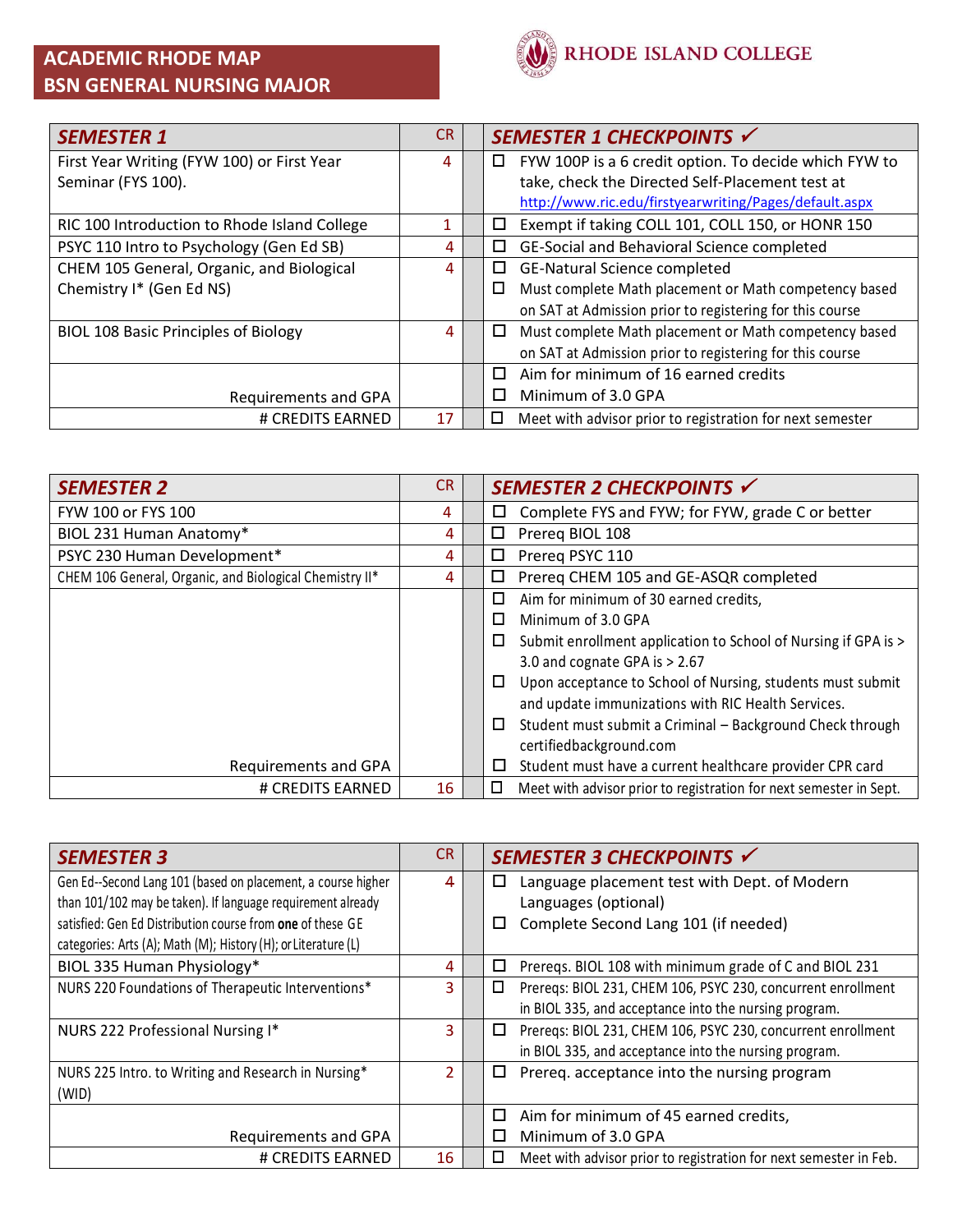## **ACADEMIC RHODE MAP BSN GENERAL NURSING MAJOR**



| <b>SEMESTER 4</b>                            | CR. | SEMESTER 4 CHECKPOINTS √                                        |
|----------------------------------------------|-----|-----------------------------------------------------------------|
| Gen Ed-Second Lang 102 (if needed), or       | 4   | Complete Second Lang 102* (if needed)<br>□                      |
| other Gen Ed course from Arts (A); Math (M); |     |                                                                 |
| History (H); or Literature (L)               |     |                                                                 |
| BIOL 348 Microbiology*                       | 4   | Prereqs: BIOL 108 with minimum grade of C<br>□                  |
| NURS 223 Fundamentals of Nursing Practice*   | 4   | Preregs: NURS 220, 222, 225, concurrent enrollment in NURS<br>□ |
|                                              |     | 224, prior or concurrent enrollment in BIOL 348                 |
| NURS 224 Health Assessment*                  | 3   | Preregs: NURS 220, 222, 225, concurrent enrollment in<br>□      |
|                                              |     | NURS 223, prior or concurrent enrollment in BIOL 348            |
|                                              |     | Aim for minimum of 60 earned credits<br>п                       |
| Requirements and GPA                         |     | Minimum of 3.0 GPA<br>П                                         |
| # CREDITS EARNED                             | 15  | Make appointment with advisor to discuss your<br>□              |
|                                              |     | schedule for next semester in Sept.                             |

| <b>SEMESTER 5</b>                                                 | <b>CR</b> | SEMESTER 5 CHECKPOINTS √                                |
|-------------------------------------------------------------------|-----------|---------------------------------------------------------|
| NURS 340 Psychiatric/Mental Health Nursing*                       | 6         | Prereqs: NURS 220, 222, 223, 224, and 225<br>□          |
|                                                                   |           | Must pass course with a minimum grade of "C"<br>$\Box$  |
| NURS 344 Maternal Newborn Nursing*                                | 6         | Prereqs: NURS 220, 222, 223, 224, and 225<br>□          |
|                                                                   |           | Must pass course with a minimum grade of "C"<br>$\Box$  |
| Gen Ed Distribution course from one of these GE categories        | 4         |                                                         |
| not yet taken: Arts (A); Math (M); History (H); or Literature (L) |           |                                                         |
|                                                                   |           | Aim for minimum of 75 earned credits<br>П               |
| Requirements and GPA                                              |           | Minimum of 3.0 GPA                                      |
| # CREDITS EARNED                                                  | 16        | Make appointment with advisor to discuss your<br>$\Box$ |
|                                                                   |           | schedule for next semester in Feb.                      |

| <b>SEMESTER 6</b>                                                  | CR.       | SEMESTER 6 CHECKPOINTS √                               |
|--------------------------------------------------------------------|-----------|--------------------------------------------------------|
| NURS 342 Adult Health Nursing I*                                   | 6.        | Preregs: NURS 220, 222, 223, 224, 225 and 340<br>□     |
|                                                                    |           | Must pass course with a minimum grade of "C"<br>$\Box$ |
| NURS 346 Nursing of Children and Families*                         | 6         | Prereqs: NURS 220, 222, 223, 224, 225 and 344<br>□     |
|                                                                    |           | Must pass course with a minimum grade of "C"<br>$\Box$ |
| Gen Ed Distribution course from one of these GE categories         | 4         |                                                        |
| not yet taken: Arts (A); Math (M); History (H); or Literature (L). |           |                                                        |
|                                                                    |           |                                                        |
|                                                                    |           | Aim for minimum of 90 earned credits<br>п              |
|                                                                    |           | Minimum of 3.0 GPA<br>П                                |
| Requirements and GPA                                               |           | Apply for degree audit online through MyRIC<br>$\Box$  |
| # CREDITS EARNED                                                   | $12 - 16$ | Make appointment with advisor to discuss your<br>□     |
|                                                                    |           | schedule for next semester in Sept.                    |